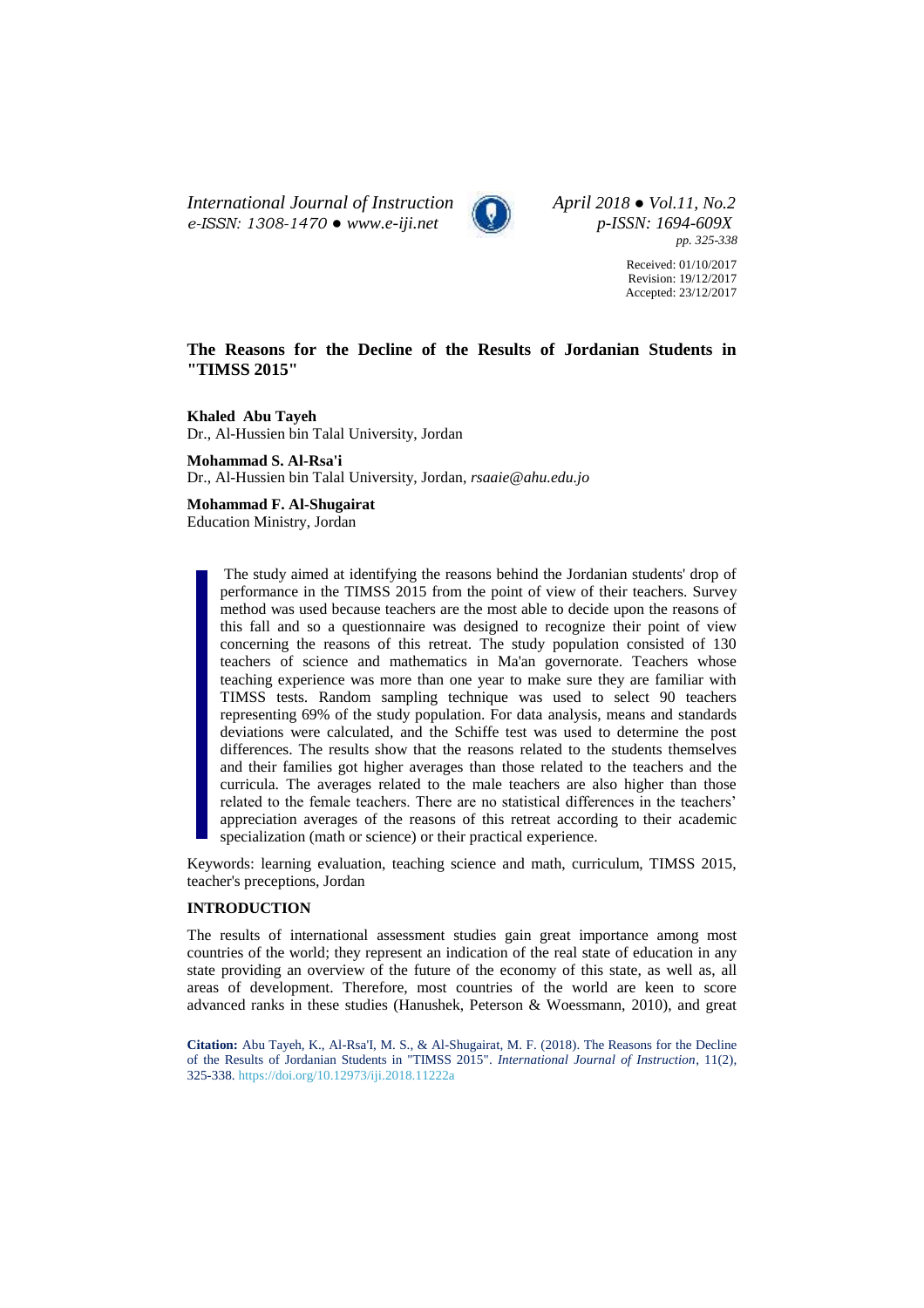efforts are being made to develop students' abilities and skills to achieve high marks (Robinson, Lloyd & Rowe, 2008). The importance of these studies is that they provide feedback and global substantive assessments of performance of the levels of students. (Abu Libda, 2008).

TIMSS (Trends in International Mathematics and Science Study) is one of these comparative studies, which aims at measuring the attitudes and abilities of fourth and eighth graders in science and mathematics. TIMSS study is supervised by IEA foundation (The International Association for the Evaluation of Educational Achievement) and is implemented every four years (Shi, et al., 2016). The Hashemite Kingdom of Jordan has participated in TIMSS study since the second session held in 1999, while the first session was in 1995. The results of the Jordanian students were distinct compared to the countries of the region and the Middle East, but it started to witness a significant decline in recent sessions (Samida & Grace, 2014).

Jordanian students' achievement in mathematics has declined 20 degrees between TIMSS 2011 and TIMSS 2015 and 23 degrees in science (Mullis, Martin & Loveless, 2016). Therefore, it was greatly important to search for the causes of this poor performance for the sake of correction. This will help the Jordanian administrators of the educational process to reform public education, based on the scientific and substantive foundations of measurement and evaluation procedures.

Jordan depends mainly on human resources as it is one of the poorest countries in the world in water, energy, and other resources. This has led Jordanian government to be interested in education at all stages to ensure the achievement of high level of educational product. Thus, the Jordanian government has achieved a clear success in its objectives in this field, and Jordan students achieved advanced levels in most of the regional and global tests, especially the TIMSS study, which deals with the measurement of abilities in the field of science and mathematics.

This distinction has affected various areas of development and the indicators of the national economy have significantly increased. However, in recent years we have seen a decline in the results of Jordan's students in the same international tests, which raised fears of Jordanian citizens and the managers of human resources. It was necessary to search for the causes of this decline and to look for the appropriate treatment of the Jordanian Educational system.

As we know, the teachers are the most familiar with the details of the educational process and its variables. In addition, they are the most able to determine the factors affecting the levels and quality of the educational product. Thus, the current study has sought to determine the reasons for the decline of the results of Jordanian students in TIMSS global tests, and identify the most influential reasons and make recommendations in this regard. Therefore, the study will answer the following questions:

1. What are the reasons for the decline of Jordan's students in the TIMSS test from the teachers' point of view?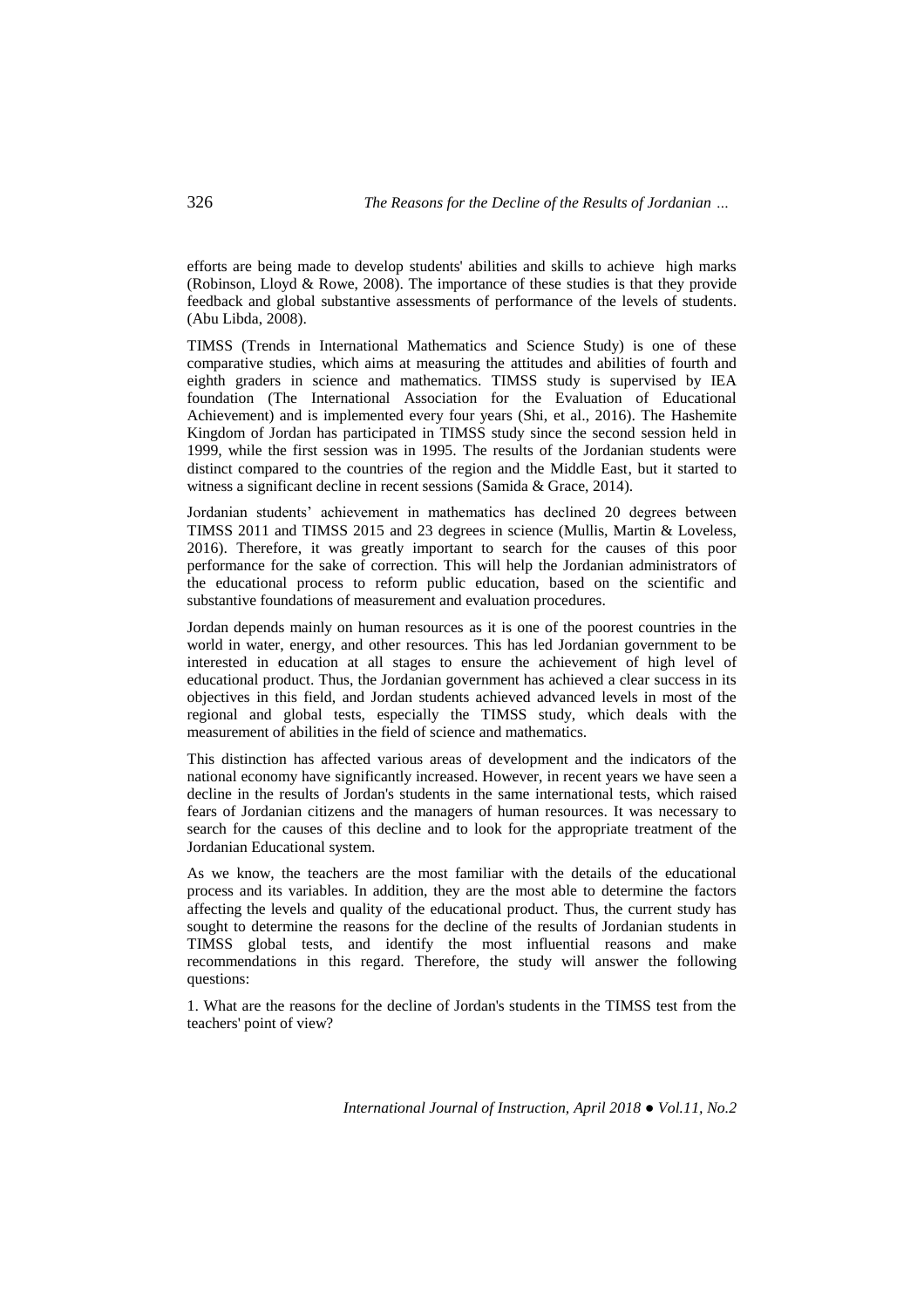2. Are there any statistically significant differences in teachers' perceptions of the reasons for the decline in performance of the Jordanian students in the TIMSS test according to a range of variables?

## **LITERATURE REVIEW:**

Teaching science and mathematics is important to those involved in education because of its role in providing students with many skills of thinking and solving problems and the impact of this on successful life (Mullis et al., 2012).

The TIMSS2015 study therefore focuses on the assessment of necessary skills in science and mathematics within high standards based on previous TIMSS sessions where a team of experts (TIMSS National Research Coordinators) develops and updates the new version of the tests to taking into account the characteristics of the educational process in all countries of the world. This team includes representatives from all countries participating in the study (Ker, 2013; Mullis & Martin, 2013).

The TIMSS Assessment is a general approach to assessing knowledge, skills and attitudes that reflect current changes in educational curricula. In addition, it uses an evaluation method that measures students' ability to use knowledge in daily life situations they face at school, at home, and in society. The skills that are measured relate to the ability of students to learn lifelong learning by applying what they have learned in school to new life situations, such as evaluating their choices and making decisions. TIMSS study focuses on assessing what students can do compared to what they have learned. The study also aims at comparing the levels of students in the world, revealing their shortcomings, and enabling developing countries to benefit from the experience of advanced countries.

The TIMSS study relies on two types of tools (Mullis & Martin, 2013):

(1) Cognitive tests to assess students' performance in science and mathematics consisted of different groups within the following subjects in mathematics: Number, Algebra, Geometric Shapes and Measures, Data Display, and probabilities as it is indicated in Table (1) . In the field of science, students are tested in Biology, Chemistry, Physics and Earth Science subjects as shown in Table (2).

(2) The second assessment tool was the questionnaires for collecting information about the learning environment directly related to the learning of Mathematics and Science. The first questionnaire was dedicated to students and designed in two versions - fourth and eighth grades students. The second questionnaire was dedicated to teachers and designed in three versions - teachers of science, teacher of mathematics and the teachers of the two disciplines together. The third was the school principal questionnaire.

Table 1

Target percentages of the TIMSS 2015 mathematics assessment devoted to content and cognitive domains at the fourth and eighth grades

| <b>Fourth Grade</b>    |             |
|------------------------|-------------|
| <b>Content Domains</b> | Percentages |
| <b>Numbers</b>         | 50%         |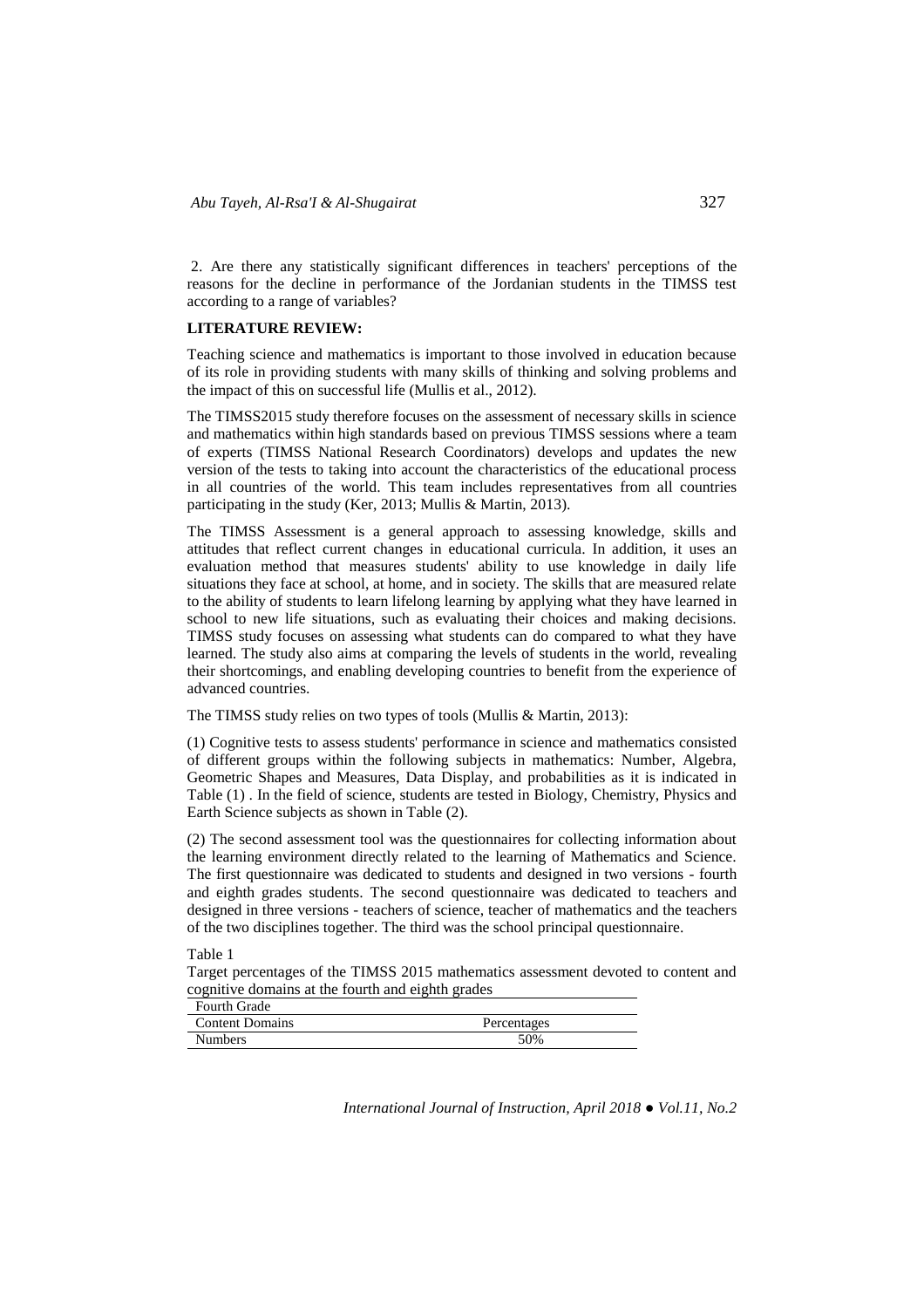| Geometric Shapes and Measures | 35%                          |     |  |
|-------------------------------|------------------------------|-----|--|
| Data Display                  | 15%                          |     |  |
| Eighth Grade                  |                              |     |  |
| <b>Content Domains</b>        | Percentages                  |     |  |
| <b>Numbers</b>                | 30%                          |     |  |
| Algebra                       | 30%                          |     |  |
| Geometry                      | 20%                          |     |  |
| Data and Chance               |                              | 20% |  |
| <b>Cognitive Domains</b>      | Eighth Grade<br>Fourth Grade |     |  |
| Knowing                       | 40%<br>35%                   |     |  |
| Applying                      | 40%                          | 40% |  |
| Reasoning                     | 20%                          | 25% |  |

Table 2

Target percentages of the TIMSS 2015 science assessment devoted to content and cognitive domains at the fourth and eighth grades Fourth Grade

| Fourul Graue             |                                     |             |  |  |
|--------------------------|-------------------------------------|-------------|--|--|
| <b>Content Domains</b>   | Percentages                         |             |  |  |
| Life Science             |                                     | 45%         |  |  |
| <b>Physical Science</b>  |                                     | 35%         |  |  |
| Earth Science            |                                     | 20%         |  |  |
| Eighth Grade             |                                     |             |  |  |
| <b>Content Domains</b>   |                                     | Percentages |  |  |
| <b>Biology</b>           | 35%                                 |             |  |  |
| Chemistry                | 20%                                 |             |  |  |
| Physics                  |                                     | 25%         |  |  |
| Earth Science            |                                     | 20%         |  |  |
| <b>Cognitive Domains</b> | <b>Fourth Grade</b><br>Eighth Grade |             |  |  |
| Knowing                  | 40%                                 | 35%         |  |  |
| Applying                 | 40%                                 | 35%         |  |  |
| Reasoning                | 20%                                 | 30%         |  |  |

A number of fundamental factors influence the results of students in the TIMSS study (as it is the case in any measurement process). These factors are: the student's own abilities, knowledge, and skills, in addition to his interests and motives toward learning, which occupy the prior rank of the list of these factors (Wigfield  $&$  Eccles, 2002). Studies in this field have shown that students' familiarity with questions that require higher levels of thinking contributes significantly to their performance in the assessment process, but the process of evaluation in learning science and mathematics in particular depends on the student's accumulated experience acquired in previous periods (Chang, Singh & Mo, 2007), and it is also affected by families' interests and meeting their children's needs (Hojo & Oshio, 2010). The requirements for successful learning also have an impact on their scores and their achievement in tests (Jaafari, 2010; Al-Ghamdi, 2010).

The second factor that influences the results of the students' evaluation and performance is the teacher and his teaching experience and deep knowledge of the content of the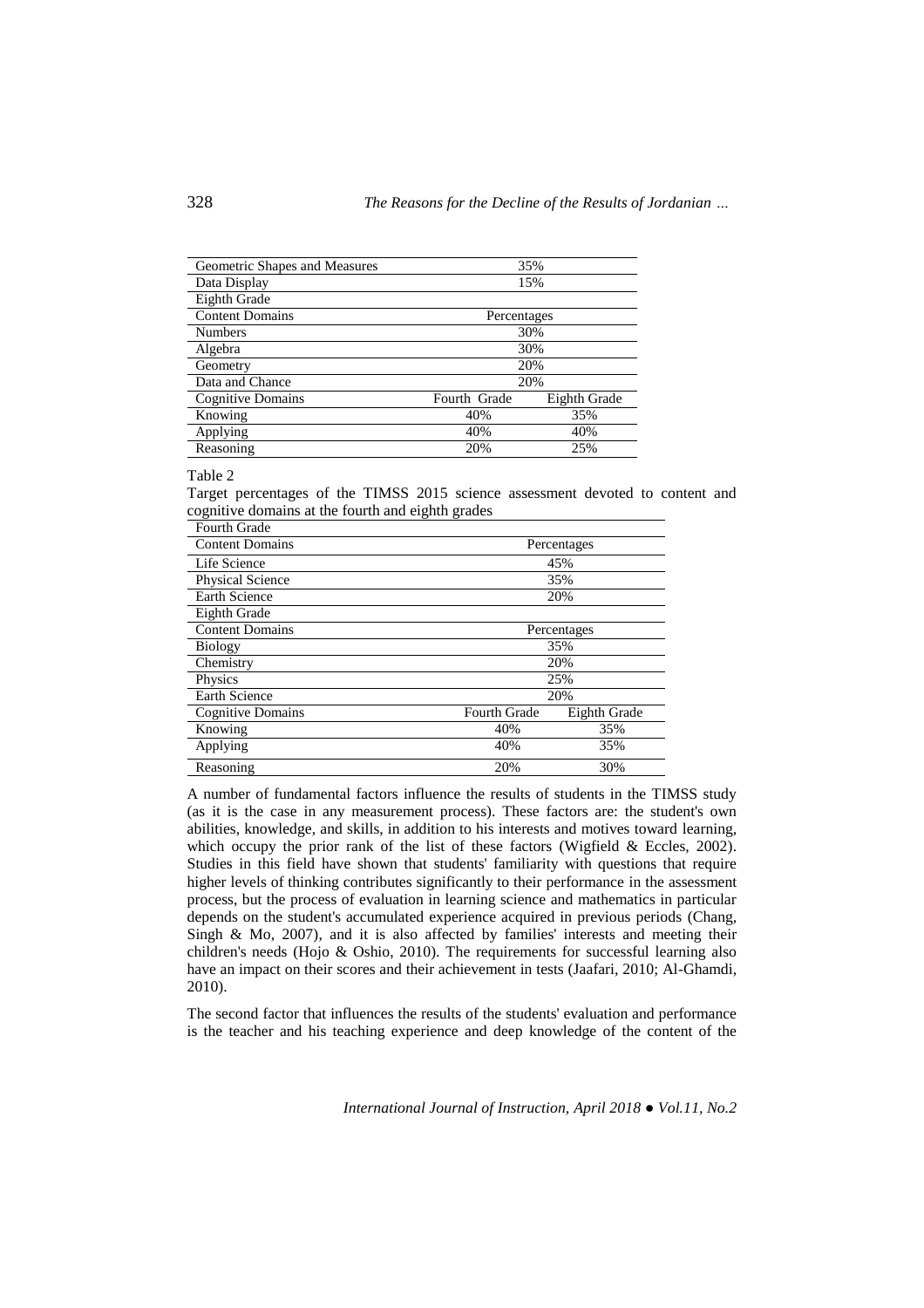subject matter. (Hill, Rowan & Ball, 2005; Chetty, Friedman & Rockoff, 2014). This requires the instructor to assist his students in obtaining outstanding results in the national and international tests by being anxious to know how to build the tests, formulate its questions and manage their applications (Fuchs & Woessmann, 2004).

The third factor that influences the results of the students' evaluation and performance is the curriculum; how it is planned, the nature of its scientific content, curriculum activities and how it is implemented in the classroom (Roseth, Johnson & Johnson, 2008). Teaching sciences and mathematics requires designing activities that develop learners 'higher order skills. Furthermore, the nature of the evaluation activities in the curriculum affects the performance and achievement of students, taking into account the varying levels of questions that require different thinking skills.

Therefore, the countries of the world are interested in obtaining advanced results in the international tests, especially the TIMSS tests by controlling the three factors influencing the results. This research aims at revealing the vision of the science and mathematics teachers in Jordan of the most influential factors that affected the results of their students in TIMSS study, hence the importance of this study rises from its impact on addressing the decline in the performance of Jordanian students and their levels among the students of the rest of the world.

## **METHOD**

## **Population and Sample**

The study used the descriptive survey method to achieve the required objectives. The study population consisted of 130 teachers of science and mathematics in Ma'an governorate, one of the big provinces in Jordan. Teachers whose teaching experience was more than one year to make sure they are familiar with TIMSS tests. Random sampling technique was used to select 90 teachers representing 69% of the study population as it illustrated in table 3.

Table 3

Distribution of the Study Sample Members

| Gender |          | Specialty | Total |
|--------|----------|-----------|-------|
|        | Science  | Math      |       |
| Male   | $\Delta$ |           |       |
| Female |          |           | 59    |
| Total  |          | 4G        |       |
|        |          |           |       |

### **Instrument**

After exploring the reasons that lead to the decline in student performance on the TIMSS test and the aid of related studies, these reasons revolved around three areas: teacher, curriculum, student and family. To verify the validity and reliability of the instrument, the draft instrument was presented to five specialists in the teaching of science and mathematics and their suggestions were collected and according to these suggestions the tool was modified to be 29 items divided into three areas as shown in Table 4.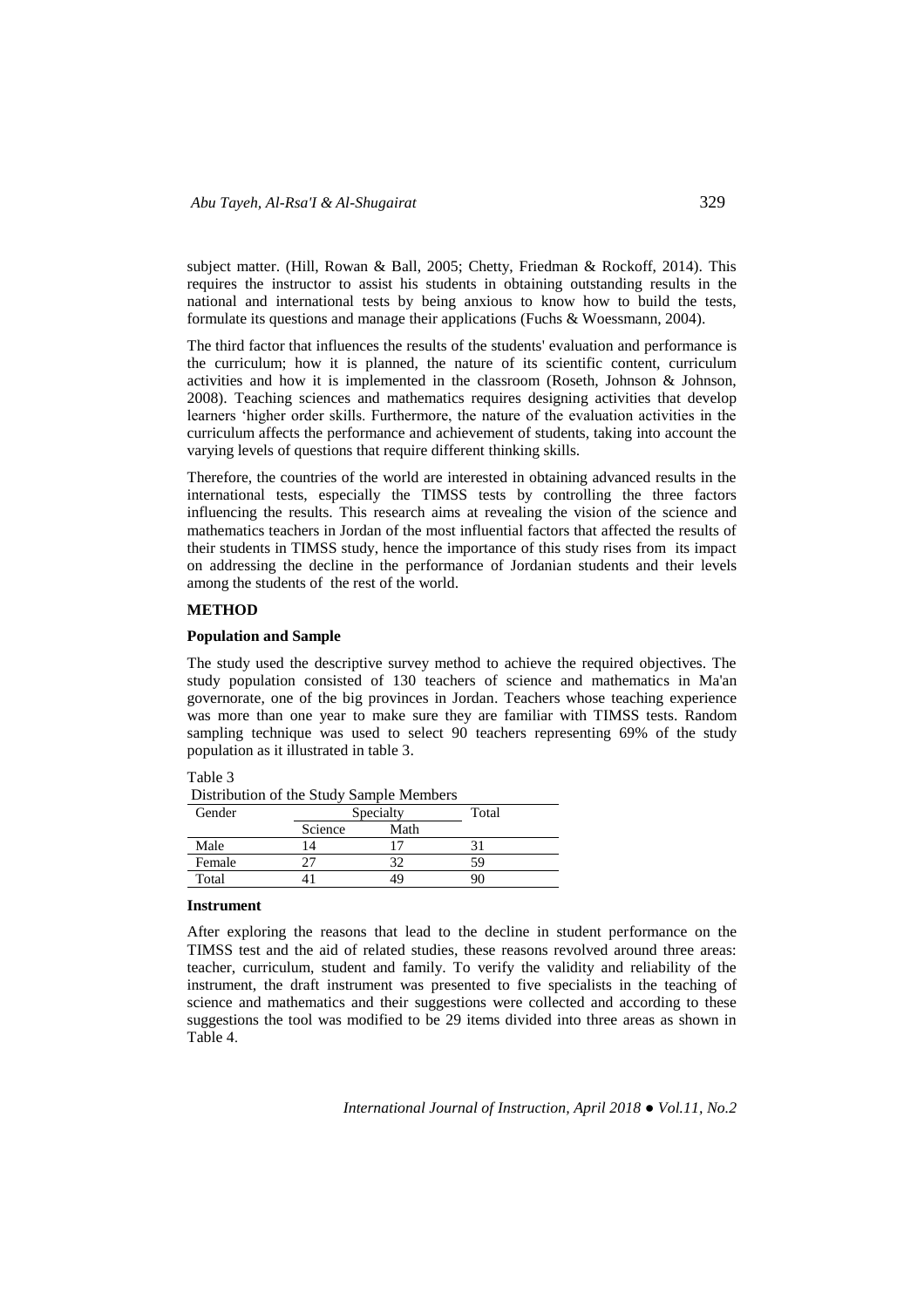Table 4

Domains of Study Instrument and Number of Items

| Domain                                | Number of items |
|---------------------------------------|-----------------|
| Reasons related to the teacher        |                 |
| Reasons related to the curriculum     |                 |
| Reasons related to student and family |                 |
| Total                                 |                 |

The researchers calculated the coefficient of reliability of the instrument by means of the test-retest approach. They calculated the reliability coefficient between the pre and post applications. This process involved 17 teachers from outside the sample and the reliability coefficient was suitable at (0.86). The internal consistency coefficient of the instrument and its domains were also calculated as it is shown in table 5.

Table 5

Internal Consistency Coefficients of the instrument.

| Domain                                | Reliability coefficient |
|---------------------------------------|-------------------------|
| Reasons related to the teacher        | 0.86                    |
| Reasons related to the curriculum     | 0.81                    |
| Reasons related to student and family | 0.85                    |
| Total                                 | በ ጸ3                    |

## **FINDINGS**

## **Reasons for the decline in Jordanians students' performance in the TIMSS 2015 study**

The study aimed at identifying the reasons behind the drop of the Jordanian students' performance in the TIMSS test from the point of view of their teachers. The results of the questionnaire prepared for this purpose were analyzed and presented according to the three domains (teacher, curriculum, student and family). The performance of students in the TIMSS test is rating as follows: (1 - 2.33) Poor (2.34 - 3.67) Medium (3.68 - 5) High, the following tables show these results: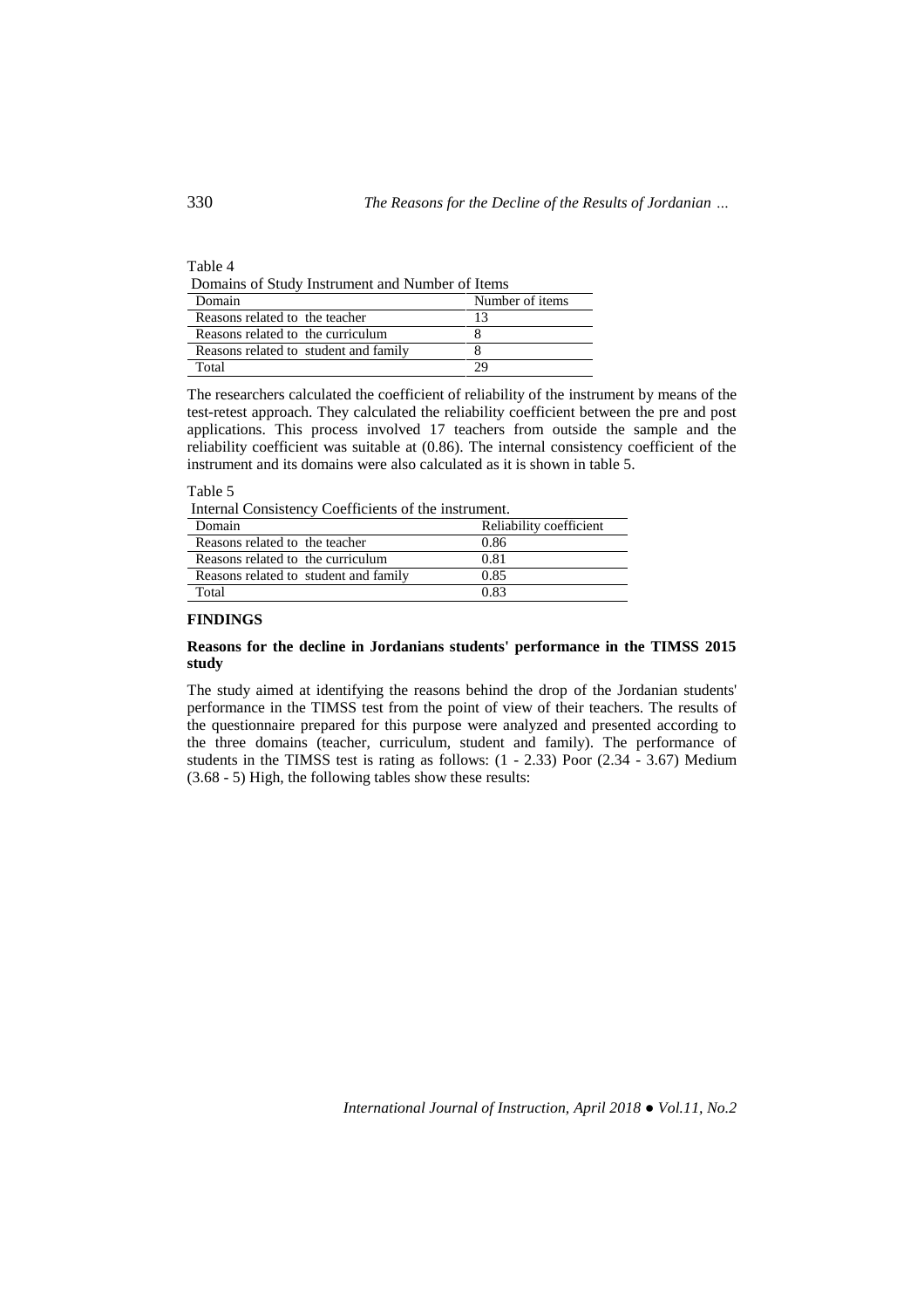### *Reasons Related to the Teacher*

## Table 6

Statistical averages and standard deviations of sample estimates study in the theme of causes related to the teacher

| Item           | The first theme: Teacher                                                                                   | Score        | standard deviation | mean |
|----------------|------------------------------------------------------------------------------------------------------------|--------------|--------------------|------|
|                | I have a sufficient knowledge about TIMSS tests.                                                           | Medium .612  |                    | 3.71 |
| $\overline{c}$ | I give students examples and models similar to the TIMSS<br>test pattern.                                  | 872. Medium  |                    | 3.60 |
| 3              | I use questions which simulate TIMSS questions in<br>students' assessment                                  | 915. Medium  |                    | 3.49 |
| $\overline{4}$ | I train students at additional times to deal with questions<br>similar to TIMSS.                           | Medium 1.017 |                    | 3.15 |
| 5              | I ask students to use the Internet to explore the TIMSS<br>samples.                                        | 915. Medium  |                    | 3.08 |
| 6              | I conduct classroom assessment activities to enrich students'<br>skills in handling TIMSS tests.           | 890. Medium  |                    | 3.48 |
| 7              | I am convinced that it is significance to train students on<br>TIMSS tests.                                | 970. Medium  |                    | 3.81 |
| 8              | I realize the national importance for Jordan to have excellent<br>results in TIMSS.                        | High         | .941               | 4.11 |
| 9              | I have a special file for international assessment studies                                                 | Medium       | 1.051              | 2.56 |
| 10             | I follow the changes in the level of Jordanian students<br>compared to the international results.          | 944. Medium  |                    | 2.87 |
| 11             | The instruction methods I use are compatible with the<br>TIMSS test patterns.                              | 833. Medium  |                    | 3.41 |
| 12             | I make sure students solve questions and exercises in the<br>curriculum that require higher mental skills. | High         | .861               | 4.33 |
| 13             | I have received a sufficient training on TIMSS tests.                                                      | Medium       | 1.154              | 2.55 |
|                | Total                                                                                                      | Medium 0.612 |                    | 3.38 |

Most of the items of the first theme have a medium rate indicating that there is a deficient in science and mathematics teachers' role in their contributing to improve students' performance. This estimate is from the teachers themselves. In addition, it shows the teachers' lack of knowledge of the TIMSS test and the use of this knowledge in the teaching of their students. This is due to the commitment of most science and math teachers to the content of the textbook and not using additional sources of education. As there is strong correlation between teacher qualification and the performance of their students in the TIMSS tests, we conclude that teachers contribute significantly to the poor performance of Jordan's students in TIMSS tests, especially if we know that the experiences and qualifications of teachers in Jordan are varied. A large percent of teachers are low skilled, and practice traditional teaching and evaluation strategies, which is inconsistent with educational activities that help in improving the performance of students.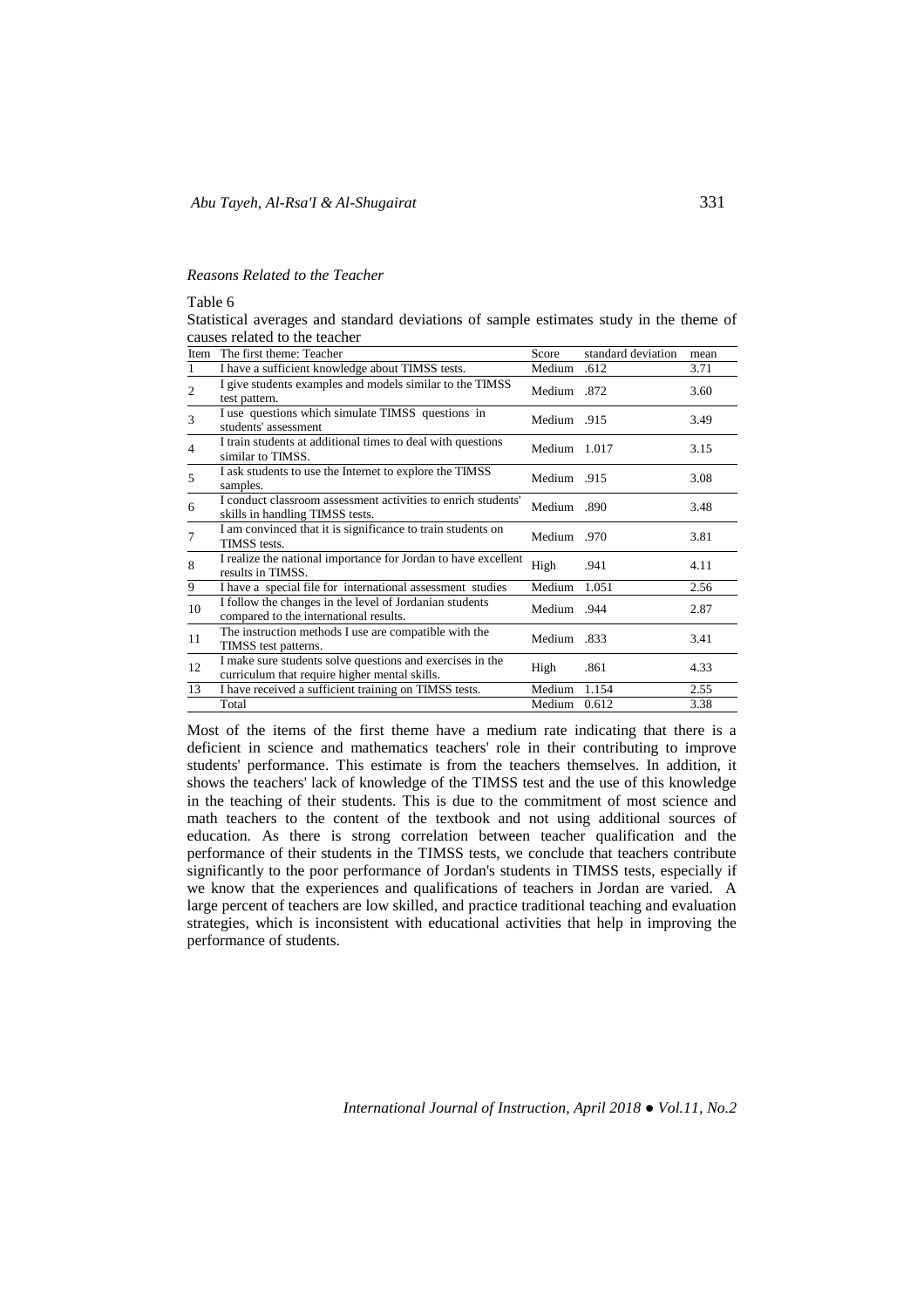#### *Reasons relate to the curriculum*

Table 7

Statistical Averages and Standard Deviations of the Sample in the Theme of the Reasons Related to the Curriculum

| Item                        | The second theme: Curriculum                                                                                                 | Score        | <b>Standard Deviation</b> | Mean |
|-----------------------------|------------------------------------------------------------------------------------------------------------------------------|--------------|---------------------------|------|
| $\mathbf{1}$                | The construction and design of the curriculum meets the<br>needs of learners to pass the TIMSS test.                         | Medium       | .631                      | 3.42 |
| $\mathcal{D}_{\mathcal{L}}$ | The curriculum of science and mathematics provides<br>elements of questions that require practical and mental skills.        | High         | .882                      | 3.91 |
| $\mathcal{R}$               | The curriculum covers all aspects of the assessment process.                                                                 | Medium       | .835                      | 3.67 |
| $\overline{4}$              | Activities that contribute to the development of the skills of<br>scientific thinking in the curriculum are varied.          | High         | .866                      | 3.76 |
| $\overline{5}$              | The school curriculum offers a variety of teaching and<br>evaluation methods.                                                | High         | .856                      | 3.91 |
| 6                           | The curriculum stimulates teachers to develop their skills in<br>modern evaluation skills.                                   | Medium       | .889                      | 3.66 |
| $7\overline{ }$             | Curriculum questions take into account the overall level of<br>the student's achievement abilities (individual differences). | High         | .939                      | 3.92 |
| 8                           | The curriculum includes the latest technology and supplies<br>that help improving students' performance in the TIMSS test.   | Low          | .980                      | 2.21 |
|                             | Total                                                                                                                        | Medium 0.631 |                           | 3.55 |

Table 7 shows the praise of the science and mathematics teachers in Jordan for the educational curricula and their distinctive characteristics that take into account most of the standards of planning educational curricula. Most of the items of the assessment were high or very close to high with a total of (3.55), which means that the contribution of the science and mathematics Jordanian curricula in the decline of the level of the student performance was low. The teachers of science and mathematics have emphasized that there is a great harmony between the learning activities in the curriculum and the requirements of the TIMSS test in terms of the diversity of learning and evaluation skills and the mental skills needed by the curriculum questions. The planning process of Jordanian curriculum undergoes several stages and in a context that involves several parties from the public and private sectors, as well as, the National Center for Human Resources Development (Eckert, 2011). Jordan's science and mathematics curricula are of high quality and designed according to modern strategies where several studies have shown that the structure of the Jordanian curriculum is close to the international standards in most countries of the world with high performance in the TIMSS test (Samida & Grace, 2014). The Jordanian Ministry of Education, in cooperation with the National Center for Human Resources Development has planned and designed science and mathematics textbooks and teacher guides based on the results of the TIMSS analysis in previous courses (Ababneh, Al-Tweissi, Ababneh & Abulibdeh, 2016). The concerned parties have designed special guides for science and mathematics teachers to deal with TIMSS tests and clarify their nature. However, the teachers noted that, the curriculum does not include modern technology and supplies to improve the performance of students in the TIMSS tests.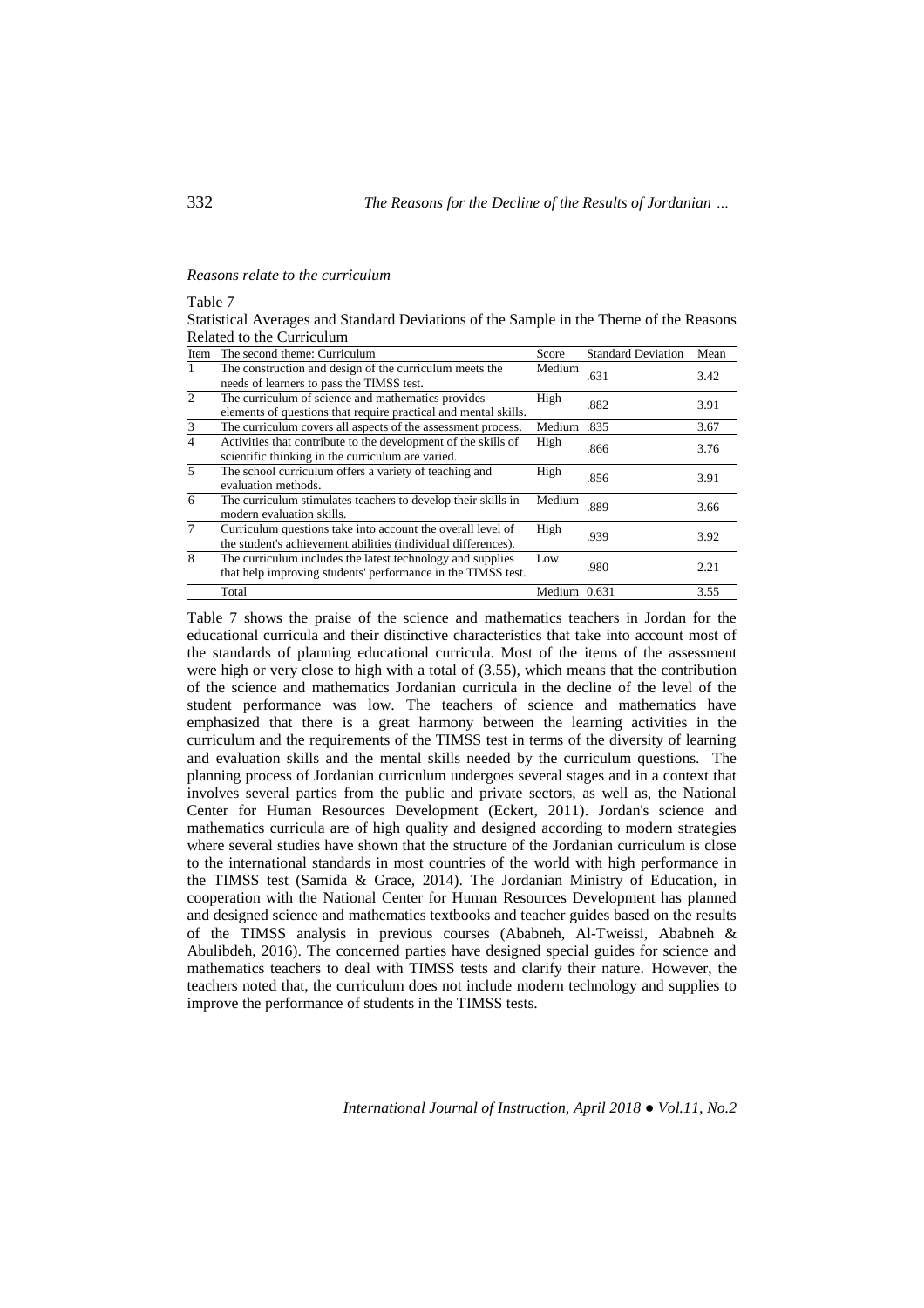#### *Reasons Relate to Student and Family***:**

### Table 8

Statistical Averages and Standard Deviations of the Sample of the Study Reasons for the Decline in Performance on the TIMSS study in the Theme of the Reasons for the Student

| Item           | The third theme: Student                                                                                                                 | Score  | Standard  | Mean |
|----------------|------------------------------------------------------------------------------------------------------------------------------------------|--------|-----------|------|
|                |                                                                                                                                          |        | Deviation |      |
|                | Most students benefit from additional sources of information (such as<br>the Internet and others) to develop their assessment abilities. | Medium | .605      | 3.21 |
| 2              | The student usually prepares himself for the TIMSS test.                                                                                 | Medium | 1.015     | 2.73 |
| 3              | The student has experience in dealing with similar TIMSS questions.                                                                      | Medium | .958      | 2.68 |
| $\overline{4}$ | Parents have sufficient awareness about the importance of TIMSS tests. Poor                                                              |        | 1.203     | 1.91 |
| 5              | The cumulative weakness in the school subject does not affect the<br>student's retrieval of the necessary information in TIMSS tests.    | Poor   | 1.173     | 1.81 |
| 6              | Students desire to deal with questions that require higher mental<br>abilities.                                                          | Medium | 1.019     | 3.08 |
|                | Most students recognize the national significance of TIMSS tests.                                                                        | Medium | 1.005     | 2.58 |
| $\mathbf{8}$   | Students are interested in obtaining high scores in TIMSS tests.                                                                         | Medium | 1.082     | 2.74 |
|                | Total                                                                                                                                    | Medium | 0.606     | 2.58 |

Table 8 shows that Jordanian science and math teachers attributed the cause of the decline of Jordanian students' performance to students and their families more than the other reasons (teachers or curriculum). Teachers estimated that the contribution of students' characteristics and abilities to performance on the test was medium and close to low almost (2.58), and they showed there is a lack of interest in Jordan's students and their families in the TIMSS test. They often do not have the awareness of the significance of these tests for students or country. Teachers also have demonstrated the existence of a cumulative weakness in the students' skills. This greatly affects their performance in international tests showing the weakness of their skill in dealing with global testing as appropriate. Teachers have emphasized a very important issue - the inadequate attention by students to get high scores in the TIMSS test. This refers to the role of the inappropriate mechanisms followed in test application in Jordan. There is a difference in the average grade of science and math teachers in the three domains, although the degree of influence according to their point of view was medium for all domains as shown in Table 9.

### Table 9

Arithmetic Averages for the Estimates of Science and Math Teachers of the Impact of the Three Domains Contributing to the Students' Performance on the TIMSS Test

| Domain             | Score  | <b>Standard Deviation</b> | Mean  |
|--------------------|--------|---------------------------|-------|
| Teacher            | Medium | 0.612                     | 3.38  |
| Curriculum         | Medium | 0.567                     | 3.55  |
| Student and family | Medium | 0.603                     | 2.58  |
| Total              | Medium | 0.462                     | 3 7 1 |

Table 9 shows that the curriculum was more effective and has a positive effect on the performance of the students in Jordan on the TIMSS test with an average of (3.55) from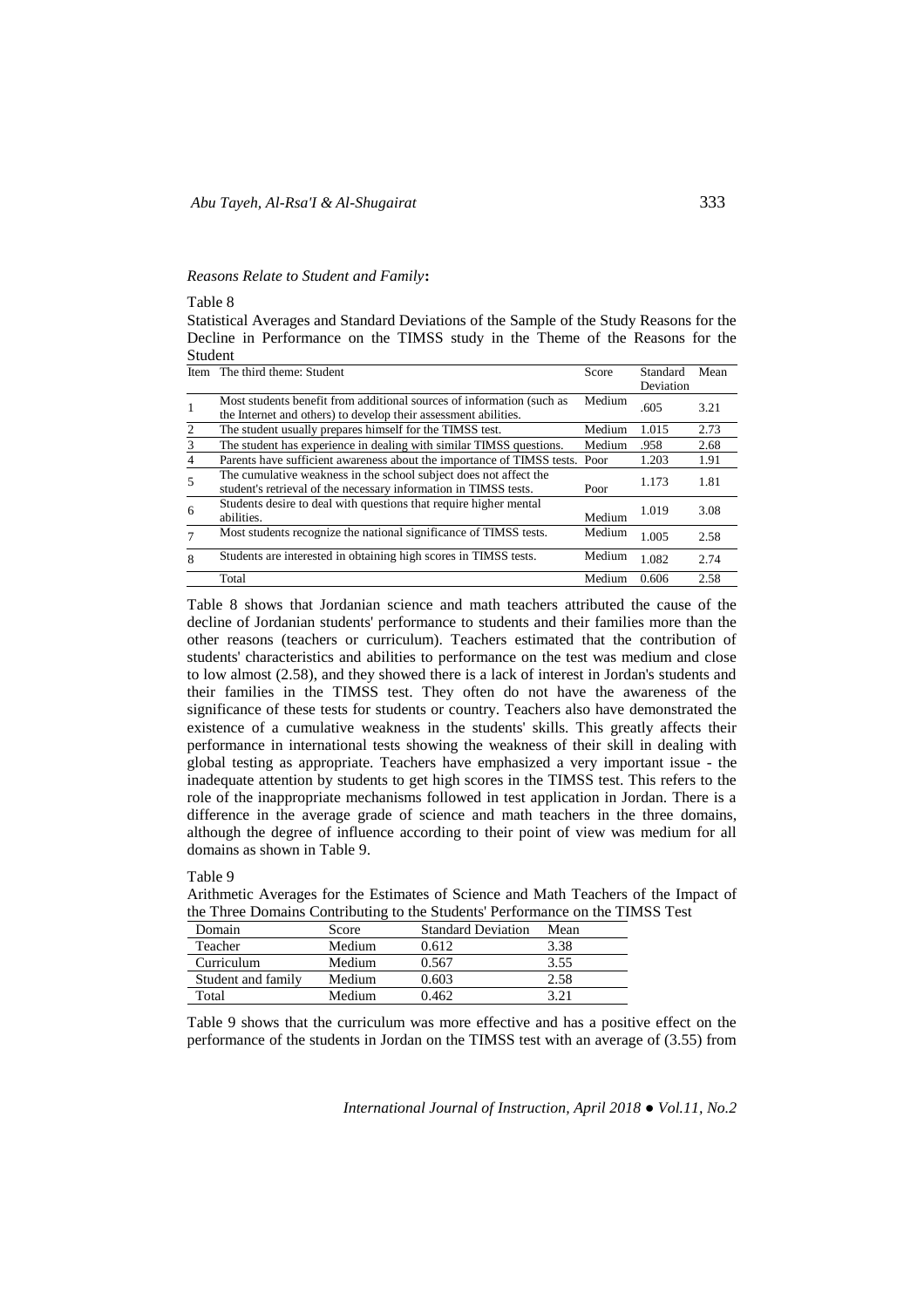the teachers' point of view. The teachers' contribution to improving their students' performance reached an average of (3.38), and the role of students skills and abilities was (2.58) as an average of their performance on the test. Therefore, the weakness of the skills and abilities of the students, as well as, their characteristics and their families are most influential in their decline in the TIMSS test. These results were harmonious with some studies (Hojo & Oshio, 2010; Hanushek, 2006).

In order to identify the statistical significance of the differences between the arithmetic averages of the domains of influence on the decline in students' performance (teacher, curriculum, student, and family), the researchers used one-way Anova analysis after confirming the fulfilment of normality and homogeneity of the data as shown in Table 10.

Table 10 One-Way Analysis of Variance among Means

|                | Sum of squares |        |      |
|----------------|----------------|--------|------|
| Between groups | 7.62           | 67.296 | 0.00 |
| Within groups  | 94.46          |        |      |
| Total          | 142.08         |        |      |
|                |                |        |      |

The table shows statistically significant differences between the estimates average of the members of the study for the reasons for the decline of the performance of Jordan students in the TIMSS tests and to determine the significance of differences for any of the averages, the Scheffe's test for Post Hoc Comparisons were applied and Table 11 was used for clarification.

#### Table 11

Scheffe's Test for Post Hoc Comparisons among the Domains Means

| Domain A | Domain B                                  | Mean variances Standard Error |        | Significance level |
|----------|-------------------------------------------|-------------------------------|--------|--------------------|
| Teacher: | Curriculum                                | $0.170 -$                     | 0.0886 | 0.159              |
|          | Student and family $0.793*$               |                               | 0.0886 | 0.000              |
|          | Curriculum : Student and family $0.963 *$ |                               | 0.0886 | 0.000              |

Table 11 shows that statistical differences often indicate the reasons associated with students are the most significant of their decline in the TIMSS test compared to the reasons for the teacher or the curriculum from the teachers 'point of view'. These estimates are due to many factors such as the feeling of the teachers in Jordan about the students' growing poor achievement, in addition to the decline of their motivation. This is in addition to students' lack of interest in the achievement of international tests because they do not affect their grades and do not motivate their families to encourage them to get high grades in these tests.

These results indicate the need for further research into the type of teacher-student relationships and the nature of the beliefs that teachers have in their minds towards their students.

### *Reasons for Declining Performance Depending on a Set of Variables*

The second question of the study is concerned with determining the statistical significance of the differences in the estimates of the members of the study and their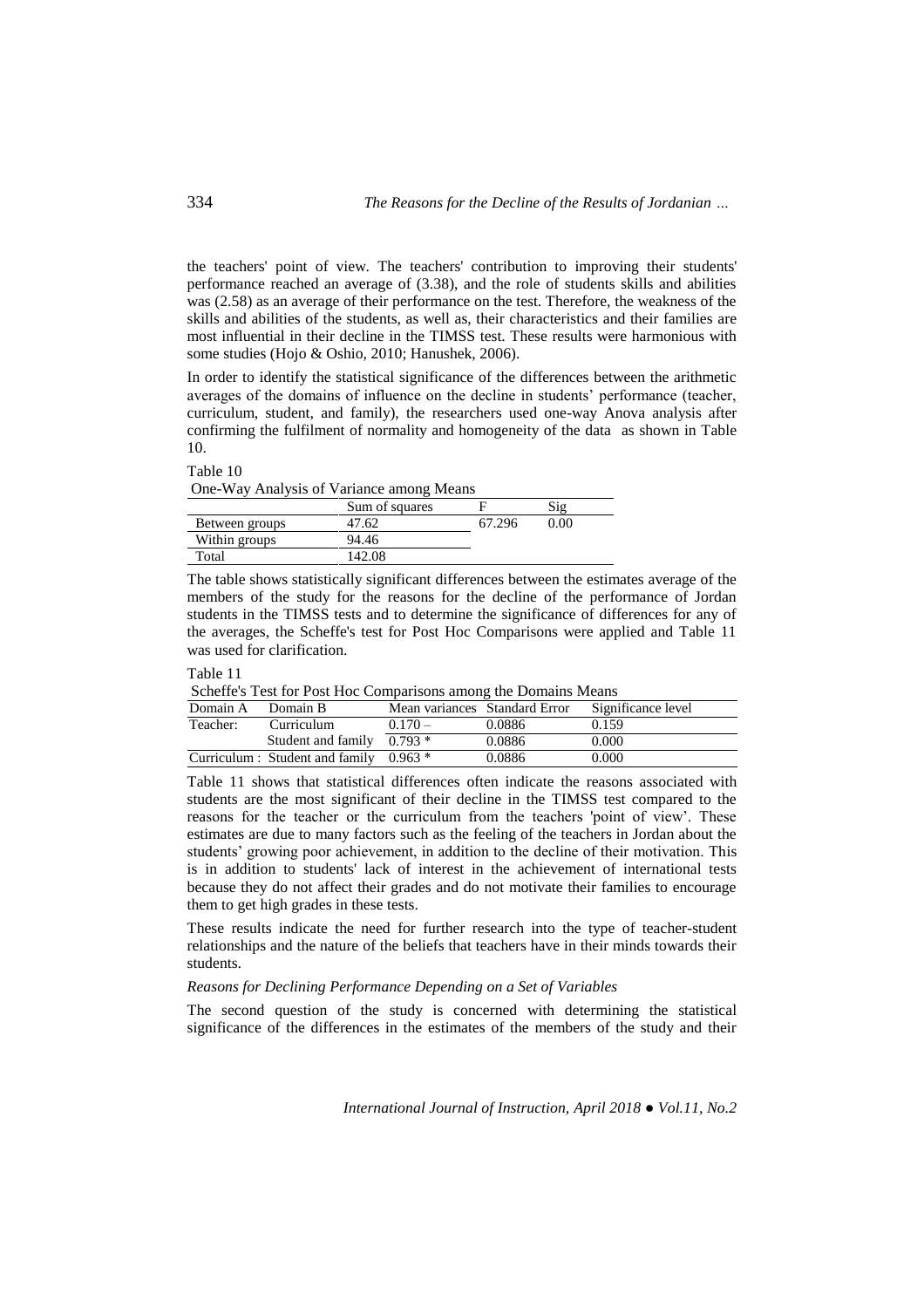opinions about the reasons for the decline of the performance of Jordanian students in the TIMSS study according to the variables: (gender – specialization – work experience) .The following clarification of these variables:

*Gender*

Table (12) presents the average of the estimates of the members of the study sample according to their gender. As the table shows, there is compatibility of the views of teachers regarding the effect on the performance of the students in the domains of teacher and curriculum. However, there were differences between the estimates of males and females regarding the role of the students themselves in their performance where the estimates of male teachers that the reasons for the decline of students are more than the female teachers' estimate. It was found that the science and mathematics female teachers' estimates of the students' abilities and readiness to handle the TIMSS test have an average of (2.68), compared to an average of ( 2.40) by the male teachers. According to teachers, the difference in the averages is due to realistic indicators in most measurement results in Jordan, which indicated the higher achievement of female students compared to male students in most age groups. This view is consistent with the actual results of the performance of students in Jordan in most of the TIMSS tests.

#### Table 12

| Domain effect      | Gender | Mean | <b>Standard Deviation</b> |
|--------------------|--------|------|---------------------------|
| Teacher            | Male   | 3.39 | .511                      |
|                    | Female | 3.37 | .663                      |
| Curriculum         | Male   | 3.61 | .556                      |
|                    | Female | 3.51 | .575                      |
| Student and family | Male   | 2.40 | .602                      |
|                    | Female | 2.68 | .586                      |

Average Rating of Study Members for the Domains of the Decline of Performance According to Their Gender

#### *Specialization*

When examining the differences in the estimates of the study members (teachers) according to the different disciplines (science - mathematics), table (13) shows that there are no differences in the estimates.

#### Table 13

|                                   |  |  |  |  |  | Average Rating of Study Members for the Domains of the Decline of Performance |  |
|-----------------------------------|--|--|--|--|--|-------------------------------------------------------------------------------|--|
| According to Their Specialization |  |  |  |  |  |                                                                               |  |

| Domain effect      | Specialization     | Mean | <b>Standard Deviation</b> |
|--------------------|--------------------|------|---------------------------|
| Teacher            | Science            | 3.41 | .610                      |
|                    | <b>Mathematics</b> | 3.35 | .618                      |
| Curriculum         | Science            | 3.61 | .624                      |
|                    | <b>Mathematics</b> | 3.50 | .516                      |
| Student and family | Science            | 2.62 | .553                      |
|                    | <b>Mathematics</b> | 2.56 | .646                      |

The consistency of estimates between science teachers and mathematics teachers regarding the reasons for the decline in Jordanian students' performance may be because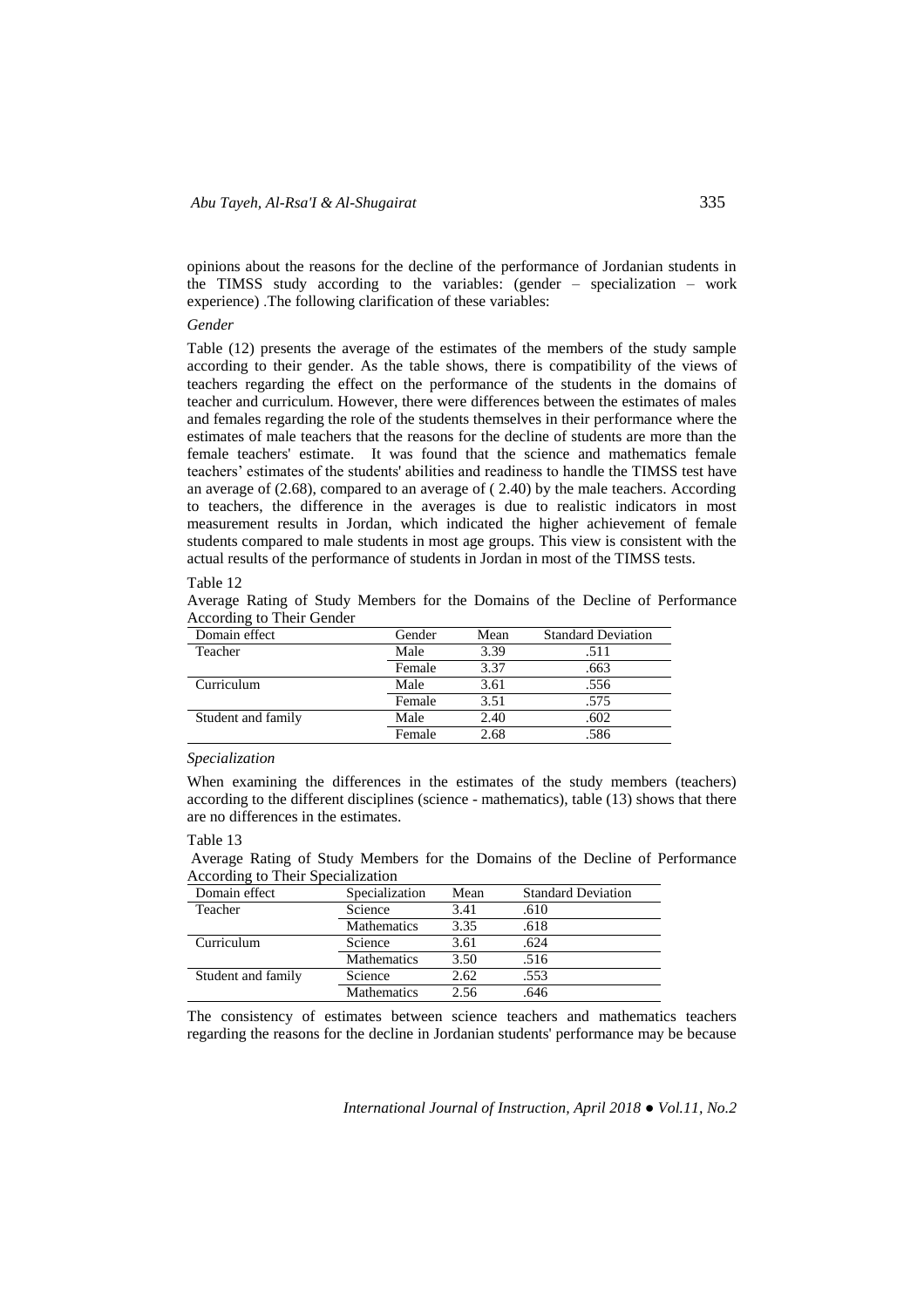science and mathematics learning skills are very consistent and similar. In most cases, students' knowledge and abilities in both subjects affect each other.

## *Practical Experience*

To determine the impact of teachers 'teaching experience in assessing the reasons for the decline of the results of the students in the TIMSS study, the arithmetical averages and standard deviations of the evaluation scores were calculated as shown in Table 14.

### Table 14

Average rating of study members for the domains of the decline of performance according to their practical experience

| Domain effect      | Work Experience | Mean   | <b>Standard Deviation</b> |
|--------------------|-----------------|--------|---------------------------|
|                    | 5 years $<$     | 3.3312 | .62704                    |
| Teacher            | $5 - 10$        | 3.3817 | .59881                    |
|                    | $10$ years $>$  | 3.4478 | .62143                    |
|                    | Total           | 3.3821 | .61229                    |
|                    | 5 years $\le$   | 3.4757 | .60785                    |
| Curriculum         | $5 - 10$        | 3.5769 | .52211                    |
|                    | $10$ years $>$  | 3.6295 | .56261                    |
|                    | Total           | 3.5528 | .56774                    |
|                    | 5 years $\le$   | 2.5625 | .54813                    |
| Student and family | $5 - 10$        | 2.6010 | .76650                    |
|                    | $10$ years $>$  | 2.6116 | .51521                    |
|                    | Total           | 2.5889 | .60349                    |

Table 14 shows that there are no clear differences in the estimates of the study sample members regarding the reasons for the decline of the results of Jordanian students in the TIMSS according to their different teaching experiences as teachers. This may be due to the prevailing culture in the education sector in Jordan, which is teachers' blame for students that they are unwilling to learn. Teachers always attribute the decline in students' performance to the weakness of students themselves.

# **CONCLUSION**

The results of the study showed the view of the teachers of science and mathematics in Jordan about the reasons for the decline in the performance of students on the TIMSS test locally. They attributed this decline to the weakness of the students with indicative statistical differences against the teachers' roles or the curriculum. As it turned to teachers, regardless of their expertise and specialization, they have agreed that the characteristics and abilities of students were the cause of this decline. Differences have also emerged between male and female teachers' evaluation, which revealed that the academic achievement of female students exceeds male .Hence, in the light of the study results; we recommend that the Ministry of Education in Jordan should first adopt strict and precise administrative procedures to participate in the TIMSS study to ensure appropriate preparation for students. Second, teachers should be trained on how to provide students with higher thinking skills. Third, it is necessary to propose strategies to ensure the perfect application of science and mathematics curricula in the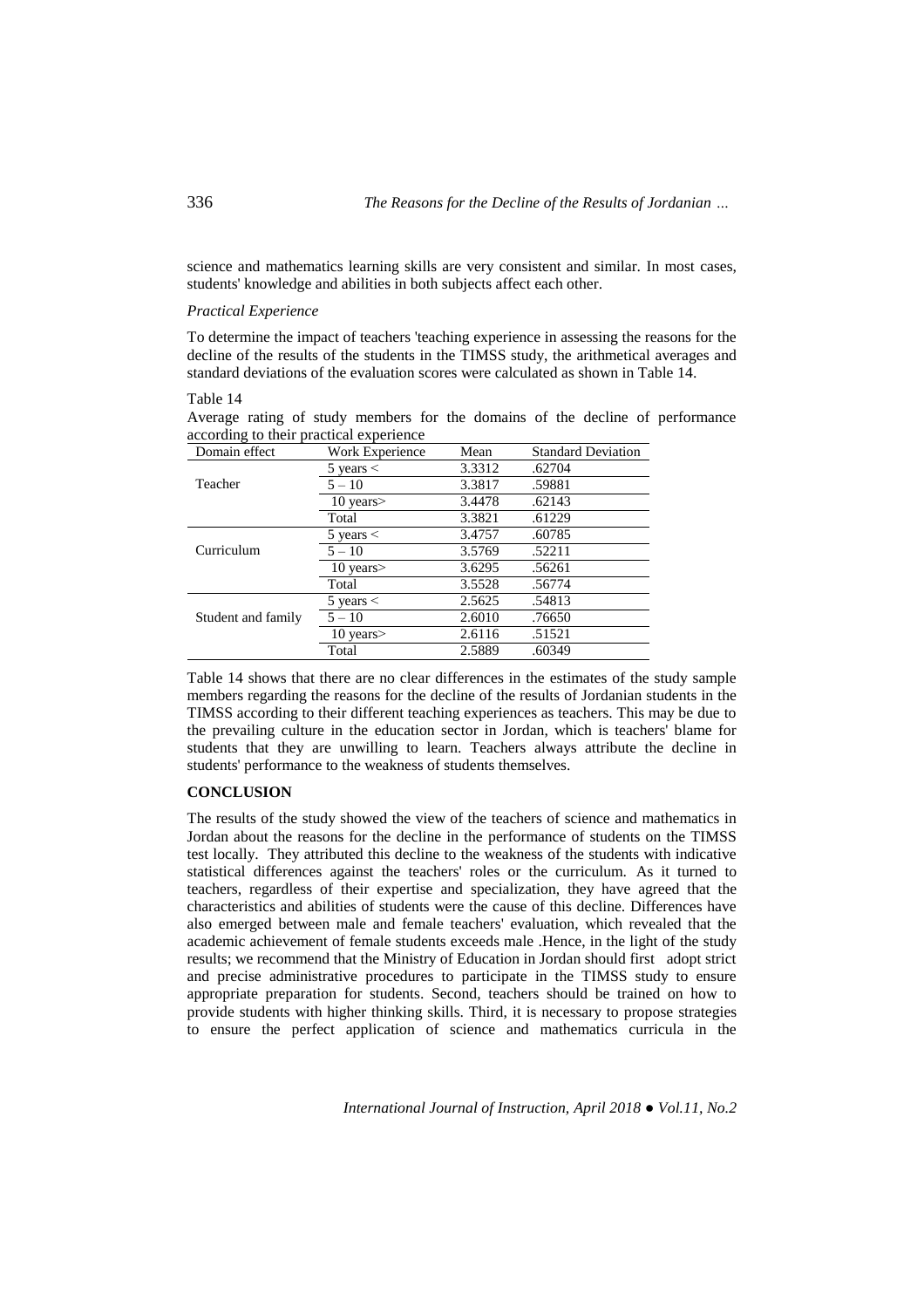instructional process. Fourth, to familiarize students with international tests, central and nationwide tests must be applied. Fifth, citizens of Jordan should be informed about the results in the TIMSS study to achieve public awareness and responsibility. Finally, further studies should be conducted to identify the nature of the teachers' beliefs towards their students and the reasons for those beliefs.

### **REFERENCES**

Ababneh, A., Al-Tweissi, A., Ababneh,E., & Abulibdeh,K.(2016). TIMSS 2015 ENCYCLOPEDIA – JORDAN. National Center for Human Resources Development.

Abu Libda, K. (2008). Jordanian National Report on the International Study of Mathematics and Science in 2007. National center for Human Resources Development. Amman. The Hashemite Kingdom of Jordan.

Chang, M., Singh, K., & Mo, Y. (2007). Science engagement and science achievement: Longitudinal models using NELS data. *Educational Research and Evaluation*. 13 (4), 349-371.

Chetty R., Friedman, J. N., & Rockoff J. E .(2014). Measuring the impacts of teachers I: Evaluating bias in teacher value-added estimates. *American Economic Review*, 104(9), 2593–2632.

Eckert, A. .(2011). *Images of "self" and "other" in textbooks* in Jordan, Egypt, Lebanon, and Oman. Educational sector, reforms, curricula and textbooks in selected MENA countries. Georg. Eckert-Institut fur international SchulbuchforschungBraunschweig [.www.edumeres.net](http://www.edumeres.net/)

Fuchs, T., & Woessmann, L. (2004). What accounts for international differences in student performance? A re-examination using PISA data (IZA Discussion Paper 1287). Munich, Germany: Institute for the Study of Labor.

Ghamdi, H. ( 2010 ). Characteristics of the school in the high achievement countries ( China – Singapore) and low achievement ( Saudi Arabia ) in the International Mathematics and Science Examinations ( 2007- TIMSS ) , unpublished master thesis , Umm Al Qura University, Makkah , Saudi Arabia .

Hanushek, E. A. (2006). School resources. In: Handbook of Economics of Education, Vol. 2 (eds.Hanushek, E.A. and Welch F.), pp. 865-908. Elsevier: Amsterdam.

Hanushek, E.A, Peterson, P.E., & Woessmann, L. ( 2010). U.S. Math Performance in Global Perspective: How Well Does Each State Do at Producing High-Achieving Students? Cambridge, MA: Harvard's Program on Education Policy & Governance, Harvard Kennedy School. [http://www.hks.harvard.edu/pepg/PDF/Papers/PEPG10-](http://www.hks.harvard.edu/pepg/PDF/Papers/PEPG10-Hanushek) [Hanushek](http://www.hks.harvard.edu/pepg/PDF/Papers/PEPG10-Hanushek) PetersonWoessmann.pdf.

Hill, H.; Rowan B., & Ball, D. (2005). Effects of teachers' mathematics knowledge for teaching on student achievement. *American Educational Research Journal*, 42(2), 371– 406.